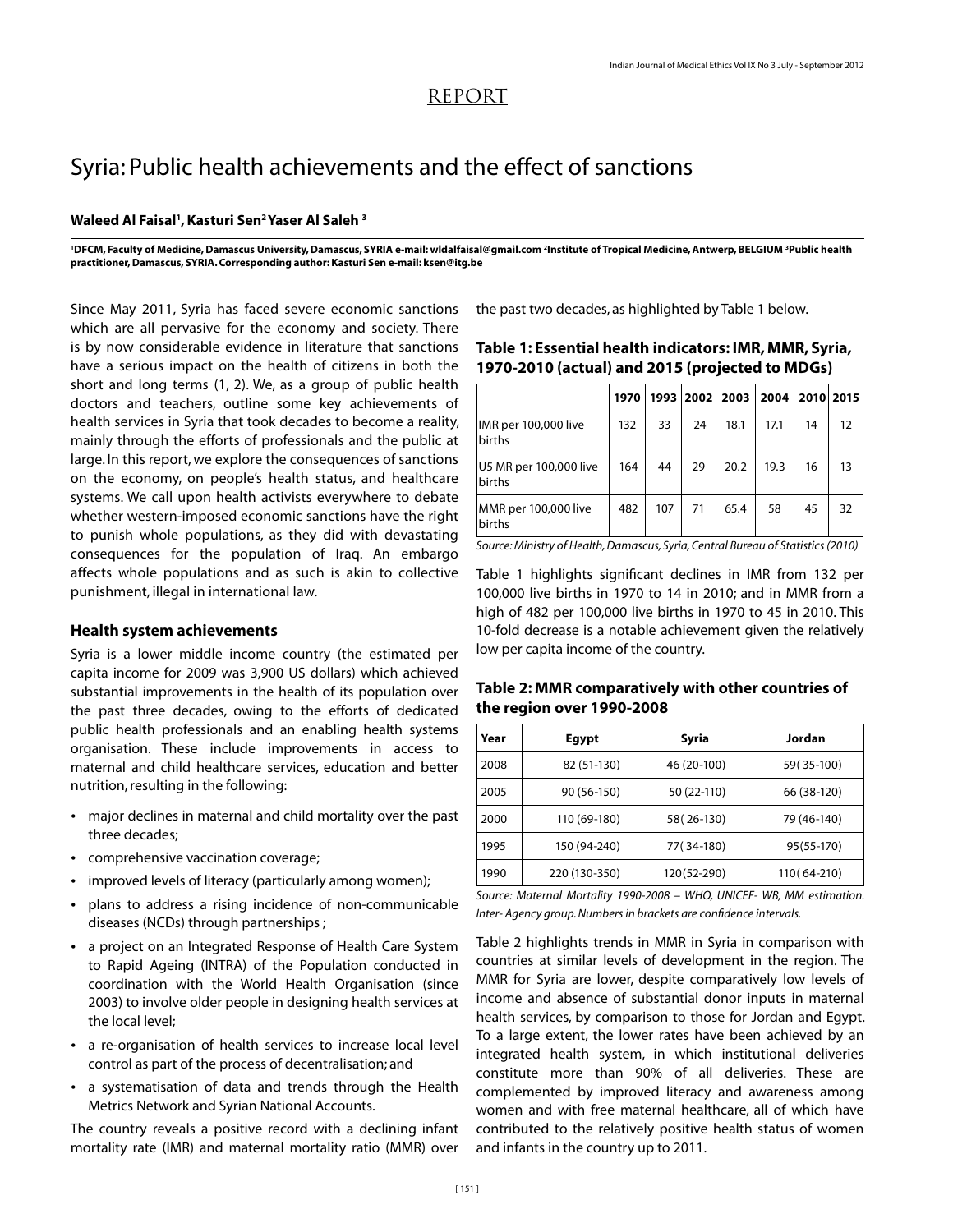Syria can also credit itself with comprehensive vaccination coverage, complemented by improved living standards, greater citizen awareness of health issues, and reductions in illiteracy especially among women. These have been supported by improvements to infrastructure, providing access to clean water and expanding public healthcare systems. There has been a commitment to the integration of healthcare at all levels of primary, secondary and tertiary care. It is also one of the countries of the region on target (until recently) to meet the health Millennium Development Goals (3).

#### **Public health services**

Syria has provided free healthcare to all its citizens with a ceiling for charges from private providers. The right to comprehensive health coverage is guaranteed by the constitution with overall coordination, management and provision of services falling under the ministry of health. Despite external pressures to fully commercialise the health sector, 80% of beds in the country remain in the public sector; for outpatient facilities, a fee-for-service system had been recently introduced. However, private providers in the hospital sector have increased by 41% since the economy was opened up in 2005, posing a threat to universal access (4).

#### **Direct and indirect effects of sanctions**

Since May 2011, Syria has been the target of economic sanctions. Their consequences, particularly to the health situation and facilities, both directly and indirectly are as stated below.

Economic sanctions caused the USD exchange rate value in the Syrian markets to rise from 45 to above 70 Syrian pounds (SP). This essentially destroyed the value of the SP with ramifications for the overall economy. The table highlights the cost of basic essentials such as cooking oil and gas, milk, eggs. These have doubled and tripled over the past year, halving the value of salaries. The combination has had a devastating effect upon families, especially those with children, pregnant women and elderly people.

The collapse of the exchange rate has increased the cost of health services and of medicines which are part of out-ofpocket expenditure. These changes will disproportionately affect vulnerable groups: mothers, children and the elderly. The cost of medicines to treat NCDs for example, will be seriously affected. Not only has the value of salaries collapsed, but there are thousands of job losses in the service sector (tourism in particular), booming prior to the conflict.

Sanctions have led to interrupted power supply for up to 12 hours per day in many areas. This, apart from exposing people to extreme Syrian winter and summer temperatures, undermines the vaccines cold chain supplies and contributes to interruptions in the vaccination programme. In the longer term, this will lead to the loss of gains made in infection prevention and control in diseases such as poliomyelitis, contributing to a rise in morbidity and mortality among children.

#### **Table 3: Prices of essential goods before and after sanctions**

| Item                           | Price before<br>sanctions (SP) | Price after<br>sanctions (SP) |  |
|--------------------------------|--------------------------------|-------------------------------|--|
| Gold                           | 1,700                          | 3,100                         |  |
| Gas (one cylinder)             | 250                            | 800                           |  |
| Mazoot heating oil (one litre) | 13                             | 30                            |  |
| Vegetable ghee (Aseel) (4 kg)  | 615                            | 675                           |  |
| Cheese 1 kg                    | 80                             | 180                           |  |
| Yogurt 1 litre                 | 35                             | 100                           |  |
| Sugar 1 kg                     | 50                             | 65                            |  |
| Cow ghee 1 litre               | 290                            | 350                           |  |
| Milk 1 litre                   | 20                             | 55                            |  |
| Vegetable oil 1 litre          | 60                             | 100                           |  |
| Rice 1 kg                      | 40                             | 160                           |  |
| Eggs 30 eggs                   | 80                             | 200                           |  |
| Tea 250 gm                     | 30                             | 45                            |  |
| Tomatoes 1 kg                  | 15                             | 50                            |  |

*From: http://www.hamafree.com/index.php?name=news&op=view&id=1208 (adjusted to May 2012 rates for rice, milk)*

Sanctions have prevented the entry of essential medical supplies into the country, including those for cancer, diabetes and heart disease (not produced locally), and this will affect millions of people. The crisis in this sector will remain largely hidden as its consequences will be known mainly at the household level, and over a long period.

Sanctions have also led indirectly to environmental sanitation defects (inability to guarantee potable water supplies for example). This is already having an effect in the short term by increasing the incidence of diarrhoeal disease, especially among children, and will contribute to a long term increase in mortalities from water-borne infections.

Cold weather there is difficult, especially for vulnerable groups, but has been aggravated by the difficulties of obtaining oil for heating. As the above price index shows, the cost of heating oil has increased three-fold in the past year. Cold weather in the absence of heating will increase droplet infections and respiratory tract infections among the most vulnerable. There are indications that these are on the rise following a bitterly cold winter in 2011-2012. In the long run, an increase in mortalities from respiratory tract infections, especially among the elderly and children, will lead to losing gains made in increasing life expectancy and decreasing child mortality rates and cause immense suffering for the population. Refugees fleeing from violence are living in dismal conditions with little access to basic essentials, whilst the psychosocial impact (especially on children) is of serious concern.